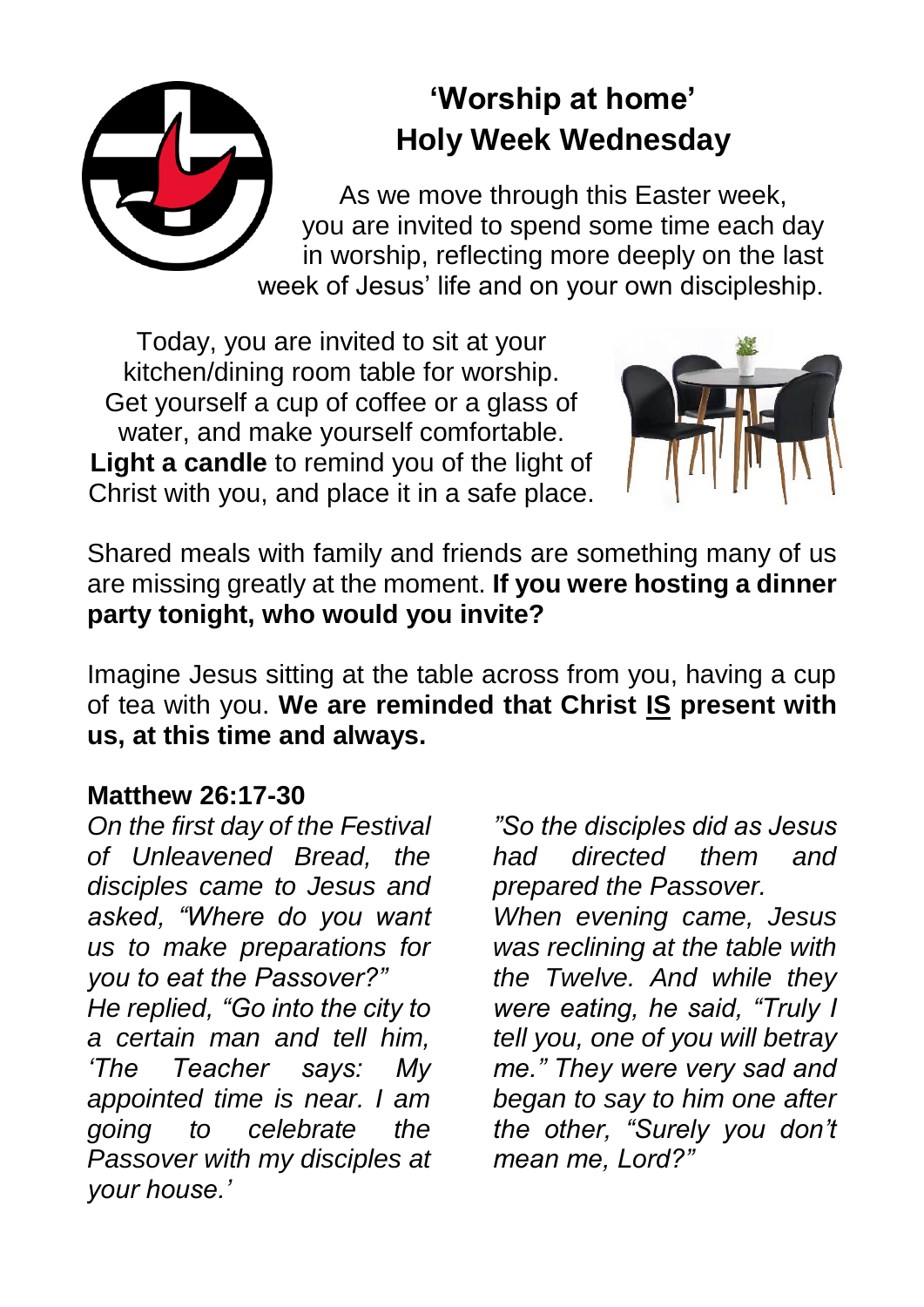*Jesus replied, "The one who has dipped his hand into the bowl with me will betray me. The Son of Man will go just as it is written about him. But woe to that man who betrays the Son of Man! It would be better for him if he had not been born." Then Judas, the one who would betray him, said, "Surely you don't mean me, Rabbi?"* 

*Jesus answered, "You have said so."*

*While they were eating, Jesus took bread, and when he had given thanks, he broke it and*  *gave it to his disciples, saying, "Take and eat; this is my body." Then he took a cup, and when he had given thanks, he gave it to them, saying, "Drink from it, all of you. This is my blood of the covenant, which is poured out for many for the forgiveness of sins. I tell you, I will not drink from this fruit of the vine from now on until that day when I drink it new with you in my Father's kingdom."*

*When they had sung a hymn, they went out to the Mount of Olives. New International Version*

**Reflection:** For many thousands of years, people have been gathering together to share food. Hospitality is an important part of who we are, individually and as the church.



This scripture tells of the institution of our church's foundational practice, Holy Communion.

The disciples gathered together for the Passover meals, but this year something was different. Confusion and uncertainty intermingled with promise and hope. In this meal, Jesus renewed the ancient covenant between God and God's people, then went on to fulfil it, bringing the Easter promise of new life.

This Easter, for us, things will be different. Most of us will not gather with our families for Hot Cross buns or Easter egg hunts. When we do, there will possibly be someone missing. Confusion and uncertainty intermingle with promise and hope.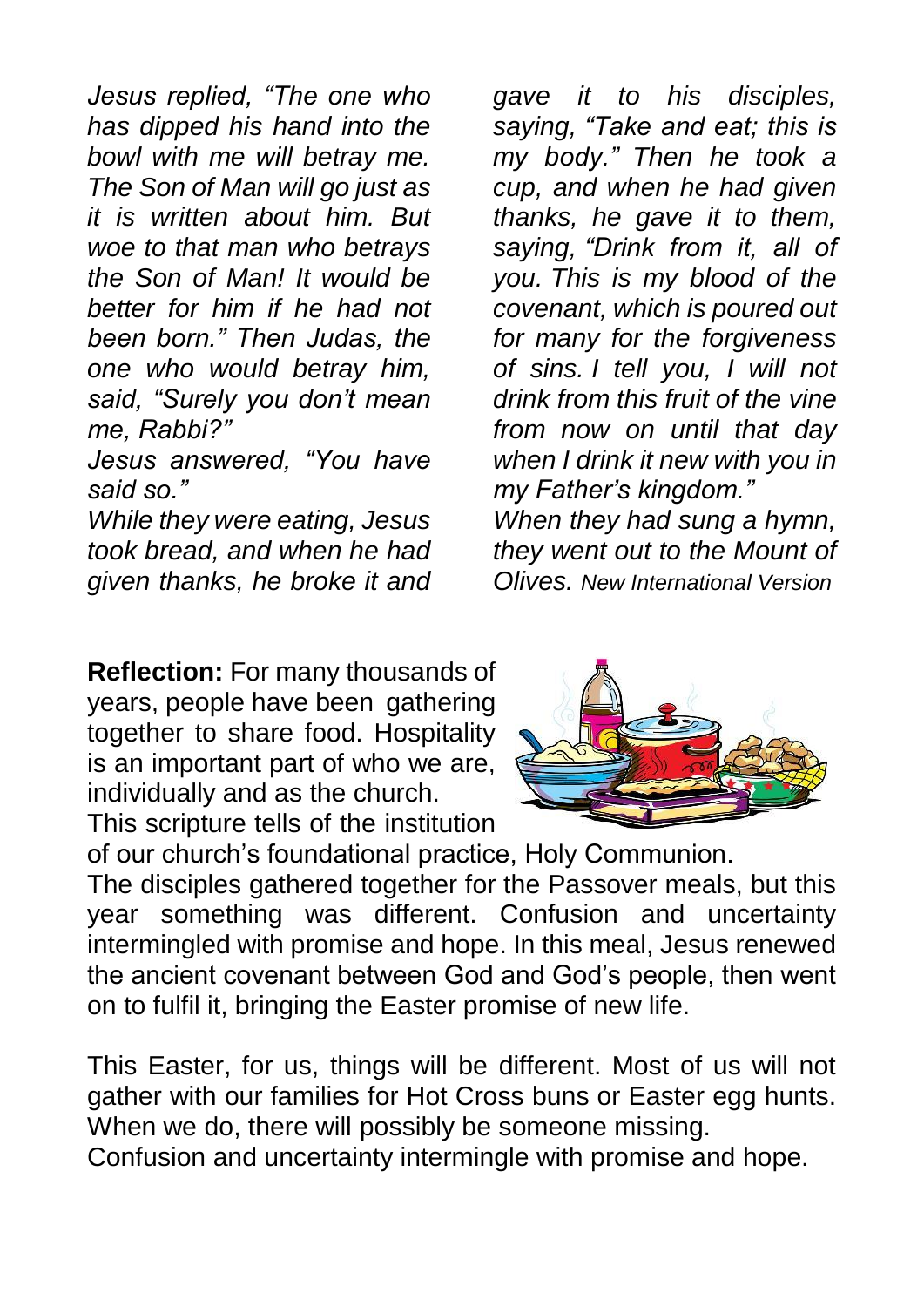But we hold before us the anticipation of Easter, and the promise of new life that the resurrection continues to bring us and our world. This week, more than ever, that is something to hold on to.

### **Reflect on a variety of meals you have shared with others over the years.**

*You might think about weddings and family celebrations, romantic dinners, and meals in other cultures or unusual situations.* **What has made them significant for you?**

### **Reflect on the times you have shared in Holy Communion. What makes it significant for you?**

Shared meals are significant because of who is present with us. They bring a sense of connection and belonging with a particular group of people.



The celebration of Holy Communion is God's gift, through which we remember and participate in this last supper of Jesus and his disciples. In this holy meal we are nourished and sustained in our Christian walk, and we find forgiveness and wholeness. Our participation also affirms our sense of connection and belonging to God's people, the body of Christ.

In times like this, when we are not able to gather with our usual communities, we remember that we are still connected with each other. Although physically apart, we stand together, as friends and families, as people of faith, as bearers of goodness and kindness and love, in solidarity with people all over the world of all families and communities and cultures and faiths.

We hold firm to the Easter promise of hope and new life.